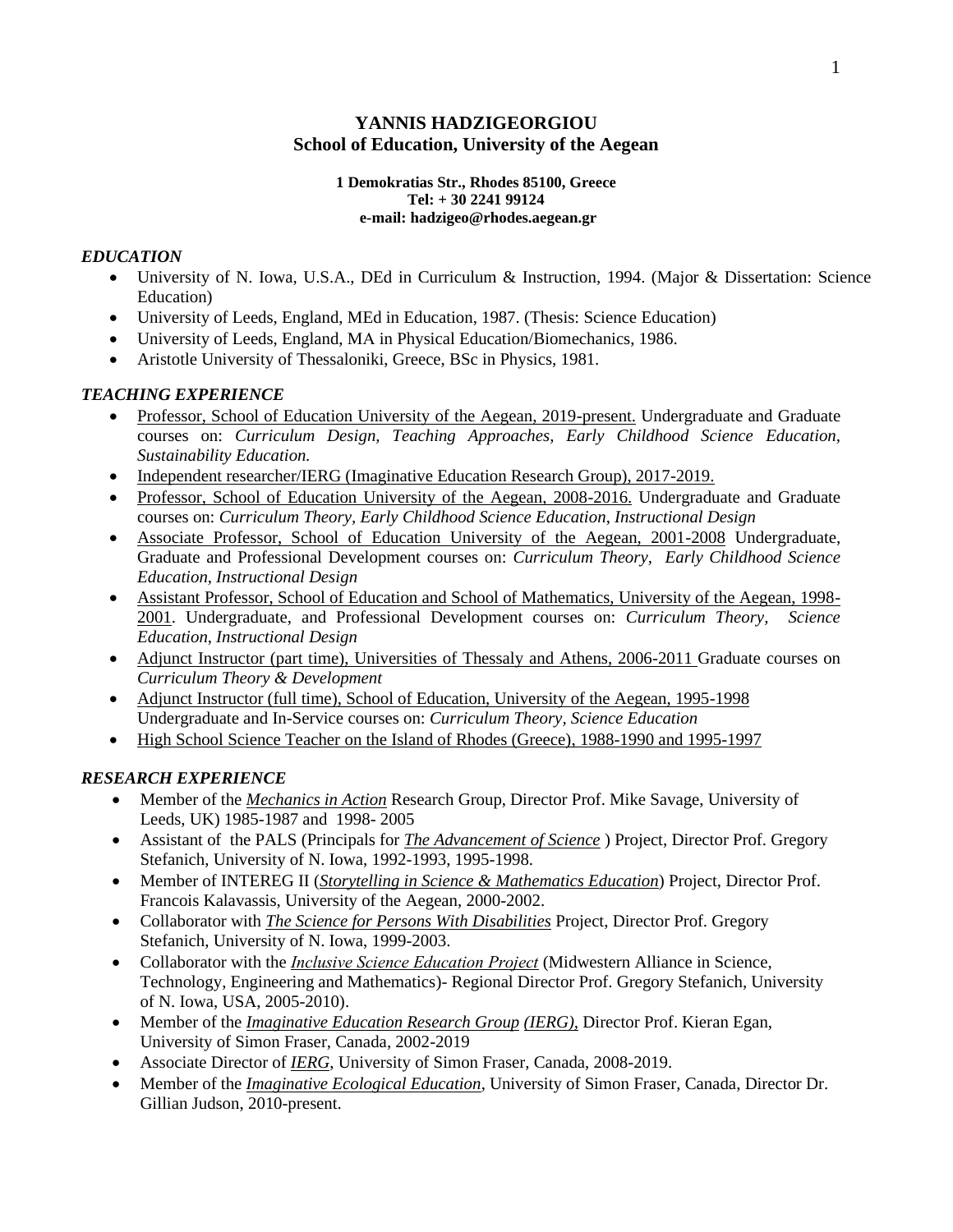• Advisory member for the Centre for Imagination in Research, Culture and Education (CIRCE). Directors Gillian Judson, Mark Fettes. 2019-present.

## *RESEARCH INTERESTS*

- Scientific Literacy
- The Role of Imagination in Education
- Humanistic Science Education
- Curriculum Reform
- Ecological Education

### *INTERNATIONAL COLLABORATION (PAST & PRESENT)*

- University of Leeds, England
- University of Northern Iowa, USA
- University of Simon Fraser, Vancouver, Canada
- University of Winnipeg, Canada
- University of Modena & Reggio Emilia, Italy

## *OTHER PROFESSIONAL EXPERIENCE*

- Graduate work (dissertation) supervision
- Reviewer for academic/scientific journals (*Journal of Research in Science Teaching, Environmental Education Research, Journal of Educational Change, International Journal of Environmental and Science Education, Science Education Review, Science & Education, Science Education, Education Sciences, Sustainability*)
- Editorial Board member for: *International Journal of Environmental and Science Education, Science Education Review,*
- Curriculum development: Consulting & Supervision.

### *PUBLICATIONS*

#### **BOOKS (in Greek)**

1) Hadzigeorgiou, Y. (1998). *Physics "Through the Eyes" of Young Children.* Athens: Gregoris. (Foreword by Greg Stefanich, University of N. Iowa, USA)

2) Hadzigeorgiou, Y. (1999/2004). *Getting to Know the Curriculum. Topics on Curriculum and Instruction.*  Athens: Atrapos

3) Hadzigeorgiou, Y. (2000). *John Dewey: His Philosophical and Pedagogical Ideas*. Athens: Atrapos. (Foreword by Gordon Ziniewicz, Loyola College, Maryland, USA)

4) Hadzigeorgiou, Y. (2001). *Sound, Light, Air and Water: An Early Start in the Physical Sciences.* Athens: Gregoris

5) Hadzigeorgiou, Y. (2005). *Building the Foundations of Scientific Paideia: Redefining Curriculum and Teaching in Science Education.* Athens: Grigoris. (Foreword by Robert Yager, University of Iowa, USA)

6) Matsaggouras, H., & Hadzigeorgiou, Y. (2009). *Introduction to the Sciences of Pedagogy: Alternative Approaches, Instructional Extensions.* Athens: Typothito.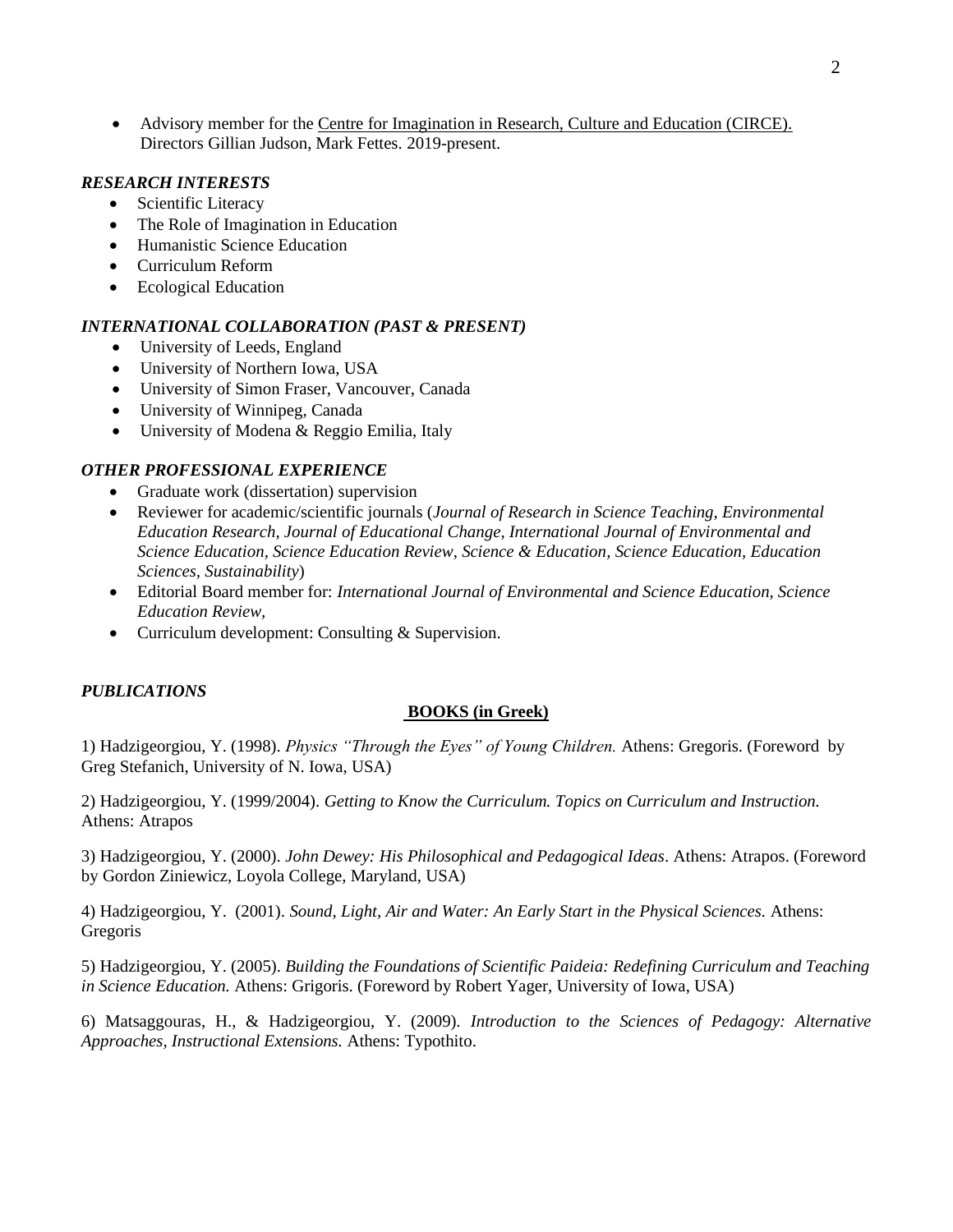7) Prevezanou, B. & Hadzigeorgiou, Y. (2011). *Once Upon a Time….Stories About the Natural Environment. Storytelling as a Learning Tool in Early Childhood Environmental Education.* Athens: Gregoris. Athens. (Foreword by Kieran Egan, Simon Fraser University, BC, Canada)

### **BOOKS (in English)**

1) Hadzigeorgiou, Y. (2003). *Α Proposal of a Theoretical Framework for a Contemporary Curriculum: A Holistic-Ecological Perspective.* Athens: Atrapos. (Foreword by Patrick Slattery, University of Texas, A&M, USA)

2) Hadzigeorgiou, Y. (2006). *On Humanistic Science Education.* (ED506504)

3) Hadzigeorgiou, Y. (2016). *Imaginative Science Education.* Dordrecht: Springer International. (Foreword by Robert Yager, University of Iowa, USA)

## **BOOK CHAPTERS, PREFACES & REVIEWS (National & International)**

1) Hadzigeorgiou, Y. (2001). Curriculum Evaluation Models and Teachers' Role. In G. Bagakis (Ed.), *Evaluation of Educational Programs.* (pp. 70-79) Αthens: Metehmio. (in Greek)

2) Hadzigeorgiou, Y. (2001). Building the Foundation for the Construction of Science Concepts. The Role of the Movement of the Objects and of Narratives. In Ravanis (Ed.), *The Physical Sciences in Preschool Education*.( pp.50-58) Patras (in Greek)

3) Stefanich, G. & Hadzigeorgiou, Y. (2001). The Nature of the Learner: Constructivism and Implications for Teachers. In G. Stefanich (Ed.), *Science Teaching in Inclusive Classrooms: Theory and Foundations.* (pp. 22-44) Cedar Falls, IA: Woolverton.

4) Stefanich, G. & Hadzigeorgiou, Y. (2001). Models and Applications. In G. Stefanich (Ed.), *Science Teaching in Inclusive Classrooms: Models and Applications.* (pp. 61-90) Cedar Falls, IA: Woolverton.

5) Hadzigeorgiou, Y. (2002). The Construction of Mental Models through Sensorimotor Experiences: A Study With Young Children. In M. Tsitouridou (Ed.), Thessaloniki, Greece. (in Greek)

6) Hadzigeorgiou, Y. (2002). Narrative and Learning: Theoretical Foundations and Practical Ideas for Instruction. In Μ. Kaila, F. Kalavassis, & N. Polemikos (Eds.), *Intercultural Approaches to Mathematics Education.* (pp. 101- 118) Rhodes, GR: University of the Aegean.

7) Hadzigeorgiou, Y. & Fotinos, N. (2002). Beyond the Pathology of of the Curriculum. In N. Polemicos, M. Kaila & F. Kalavassis (Eds.), *Educational, and Political Psychopathology, Vol. 3: Deviant Behavior in Eduaction.* (pp. 35-43) Αthens: Atrapos. (in Greek)

8) Hadzigeorgiou, Y., Fotinos, N., & Babalis, T. (2003). Designing Effective Science Teachers Inservice Education Programmes: The US experience. In P. Fokialis, B. Triarhis-Hermann & Μ. Κailas (Εds.), *Teachers' Professional Development and Inservice Education.* Munich: Dilingen.

9) Hadzigeorgiou, Y. (2004a). The reconstructionist dimension of the curriculum as a consequence of the holisticecological worldview. In G. Flouris & M. Kassotakis (Eds.), *The social dimensions of education: Past, present and future*. Athens: Atrapos.

10) Hadzigeorgiou, Y. (2004b). Curriculum Development from a Holistic Perspective. In G. Bagakis (Ed.), *The Educator and the Curriculum.* Athens: Metehmio. (in Greek)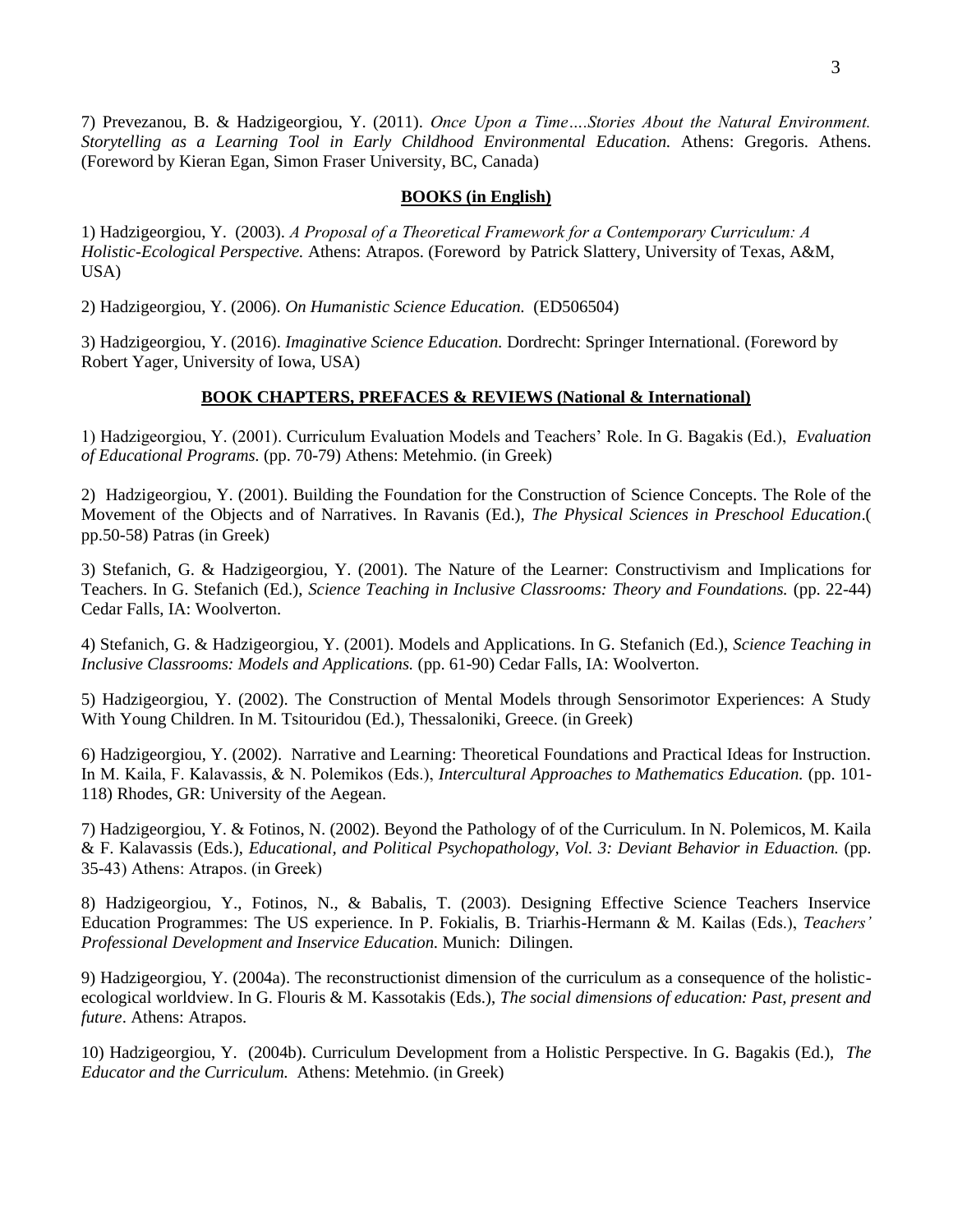11) Hadzigeorgiou, Y. (2004c). Curriculum: Problems and Prospects. In G. Bagakis (Ed.), *The Teacher and the Curriculum.* Athens: Metehmio. (in Greek)

12) Hadzigeorgiou, Y. (2004c). Preface: Recapitulation Theory and its Implications for Education. In Κ. Εgan *The Educated Mind: How Cognitive Tools Shape Our Understanding.* Αthens: Atrapos. (in Greek)

13) Hadzigeorgiou, Y. (2004d). Science and Art. Their Relationship and its Implication for Instruction. In C. Govaris & C. Vratsalis (Eds.), *Science and Art: Interdisciplinary Approaches.* Αthens: Atrapos. (in Greek)

14) Hadzigeorgiou, Y., & Exarhos, Y. (2004). Toward a More Functional Concept of Scientific Literacy. In V. Tselfes, Kariotoglou, & M. Patsadakis,(Eds.), Physical Sciences: Teaching, Learning, and Education (pp. 200- 208). Athens: Typothito. (in Greek)

15) Hadzigeorgiou, Y. (2007). Contemporary Reality and the Need for Curriculum Reform. In D. Haralambous (Ed.), *Educational Policy.* Athens: Hellinika Grammata. (in Greek)

16) Hadzigeorgiou, Y. (2008). Rethinking Science Education As Sociopolitical Action. In M. Thomase (Ed.), *Science Education in Focus.* New York: Nova Publishers.

17) Hadzigeorgiou, Y. (2009). The Natural Environment as an Object of Study: Problems and Implications for the Curriculum. In M. Demetriou, M. Kaila, G. Xantakou (Eds.), *Environmental Education: Theory, Practice and Research.* Athens: Atrapos. (in Greek)

18) Hadzigeorgiou, Y. (2010). Preface: The Importance of Storytelling in Early Childhood Science Education. In A. Giannikopoulou & B. Prevezanou, *Interdisciplinary Approaches in Early Childhood.* Athens: Papadopoulos. (in Greek)

19) Hadzigeorgiou, Y. et al. (2010). Curriculum and Research: Their Relationship and its Implications for the Teacher's Role. In H. Athanasiades (Εd.), *Research Dimensions in Education and Pedagogy.* Athens: New Technologies. (in Greek)

20) Hadzigeorgiou, Y. (2011). A Proposal of a Theoretical Framework for the School Curriculum: A Holistic – Ecological Perspective. In Κ. Chrysafides and S. Vergopoulou (Eds.), *Principles and Perspectives in Early Childhood Education.* Thessaloniki: Kyriakides. (in Greek)

21) Hadzigeorgiou, Y., (2013). On the Value of Wonder in Science Education. In K. Egan, A. Cant., & G. Judson (Eds.), *"Wonder-full Education": The Centrality of Wonder in Teaching and Learning Across the Curriculum.* New York, London: Routledge.

22) Hadzigeorgiou, Y. (2013). Imagination and Learning Science. In R. Gunstone (Ed.) *Encyclopedia of Science Education.* SpringerReference, Springer.

23) Κabouropoulou, M., Fokiali, P., & Ηadzigeorgiou, Y. (2013). A Νagyjatekfilm Mint Lehetoseg a Muveszet, a Termeszettudomany es a Kozgzdasagtan Intergralasara. (Using a feature film to integrate art, science and economics.) In E. Gaul, A. Karpati, G. Pataky, & I. Aniko (Eds.), A Muveszet Oktatas Terei (pp. 25-33).(Spaces of Art Education) . Mayar Rajztanarok Orszagos Egyesulete.

24) Hadzigeorgiou, Y. (2014). Incorragiare Una "Comprensione Romantica" della Scienza nei Bambini. (Encouraging a "Romantic Understanding" of Science in Young Children.) In F. Corni & T. Altiero (Eds.), *Innovazione nella Didattica delle Scienze nella Scuola Primaria e dell'Infanzia* (pp. 35-52). Mantova, IT: Universitas Studiorum.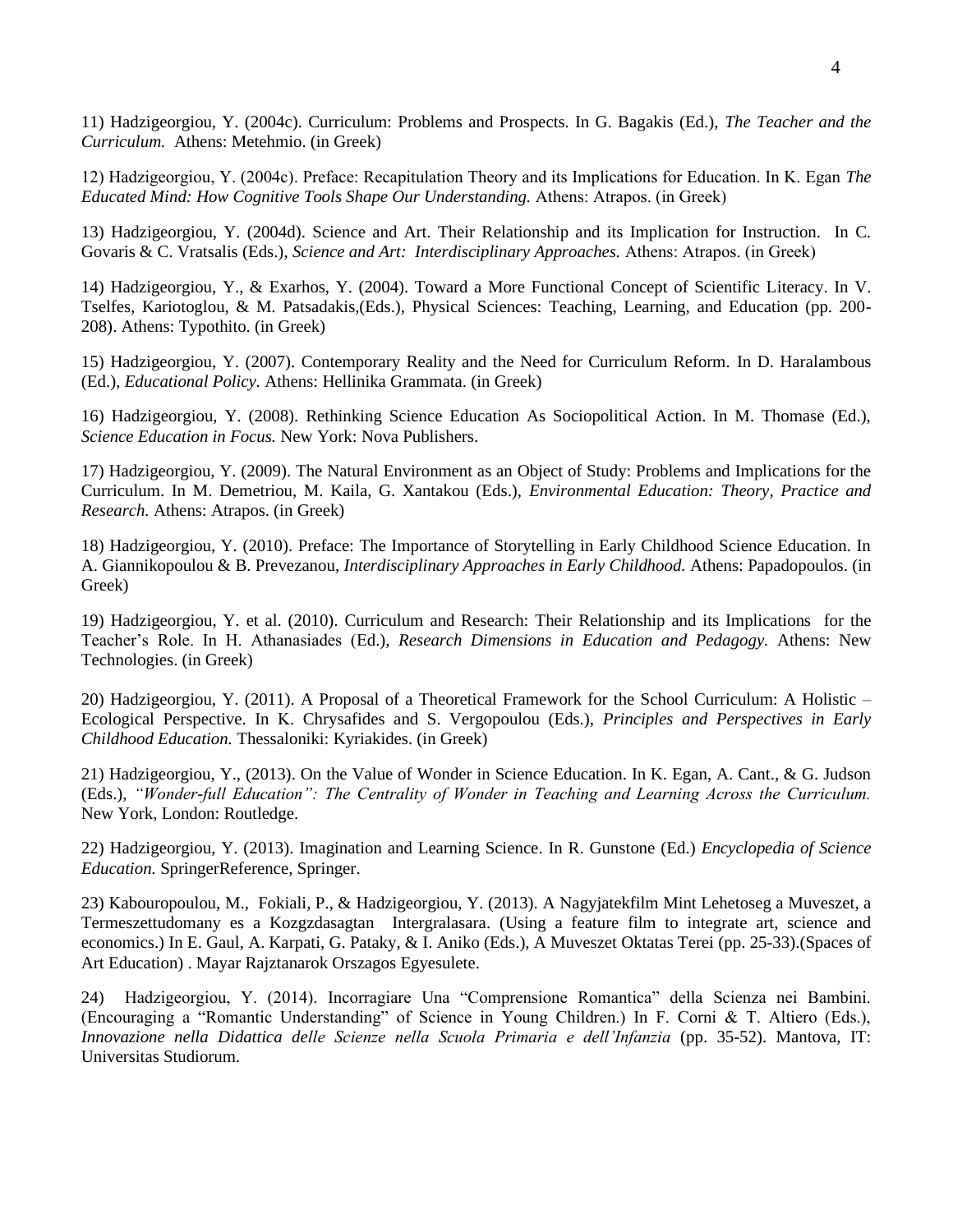25) Hadzigeorgiou, Y. (2014). Book Review: Richards, R. (2002). *[The Romantic Conception of Life: Science](http://www.amazon.com/exec/obidos/ASIN/0226712117)  [and Philosophy in the Age of Goethe.](http://www.amazon.com/exec/obidos/ASIN/0226712117)* Chicago: University of Chicago Press. (587 pages, ISBN 978-0- 226-71211-6), *Science & Education, 23,* 2149-2151.

26) Hadzigeorgiou, Y. (2015). Young Children's Ideas about Physical Science Concepts. In K. Trundle & M. Sackes (Eds.) *Research in Early Childhood Science Education.* Springer.

27) Hadzigeorgiou, Y. (2020). Wonder: Its Nature and its Role in the Learning Process. In A. Schinkel (Ed.), *Wonder, Education, and Human Flourishing: Theoretical, Empirical, and Practical Perspectives.* Amsterdam, NL: VU University Press. https://wonderfuleducation.eu/usr-uploads/

### **JOURNALS**

#### **International**

1) Stefanich, G. & Hadzigeorgiou, Y. (1993). The Role of Science Educator in Meeting the Needs of Students With Disabilities. *Journal of Science for Persons with Disabilities, 1,* 22-29.

2) Hadzigeorgiou, Y. (1997). Relationships, Meaning and the Science Curriculum. *Curriculum & Teaching, 12*, 83-89.

3) Hadzigeorgiou, Y. (1999). On Problem Situations and Science Learning. *School Science Review, 81*, 43-48.

4) Hadzigeorgiou, Y. (2000). On Purposeful Learning and its Implications for the Curriculum. *Curriculum, 21,*  54-60.

5) Hadzigeorgiou, Y. (2001a). The Role of Wonder and «Romance» in Early Childhood Science Education. *International Journal of Early Years Education, 9,* 63-69.

6) Hadzigeorgiou, Y. (2001b). Some Thoughts on the Notion of Purposeful Learning. *Educational Forum, 65,*  316-326.

7) Hadzigeorgiou, Y. & Savage, M. (2001). Α Study of the Effect of Sensorimotor Activities Οn the Understanding and Application of Two Fundamental Physics Ideas. *Journal of Elementary Science Education, 31*, 9-23.

8) Hadzigeorgiou, Y. & Stefanich, G. (2001). Imagination in Science Education. *Contemporary Education, 71,* 23- 29.

9) Hadzigeorgiou, Y. (2002a). The Utilization of Sensorimotor Experiences for Introducing Young Children to Molecular Motion: A Report of a Pilot Study. *Physics Education, 37,* 239-244.

10) Hadzigeorgiou, Y. (2002b). A Study of The Development of the Concept of Mechanical Stability in Preschool Children. *Research in Science Education, 32,* 373-391.

11) Hadzigeorgiou, Y. & Konsolas, M. (2002). Global Problems and the Curriculum: Toward A Humanistic and Constructivist Science Education. *Curriculum & Teaching, 16,* 29-39.

12) Ravanis, C., Koliopoulos, D., & Hadzigeorgiou, Y. (2004). What Factors Does Friction Depend On? A Sociocognitive Strategy With Young Children. *International Journal of Science Education, 25,* 997-1007.

13) Hadzigeorgiou, Y. (2005a). Romantic Understanding and Science Education. *Teaching Education, 16,* 23-32.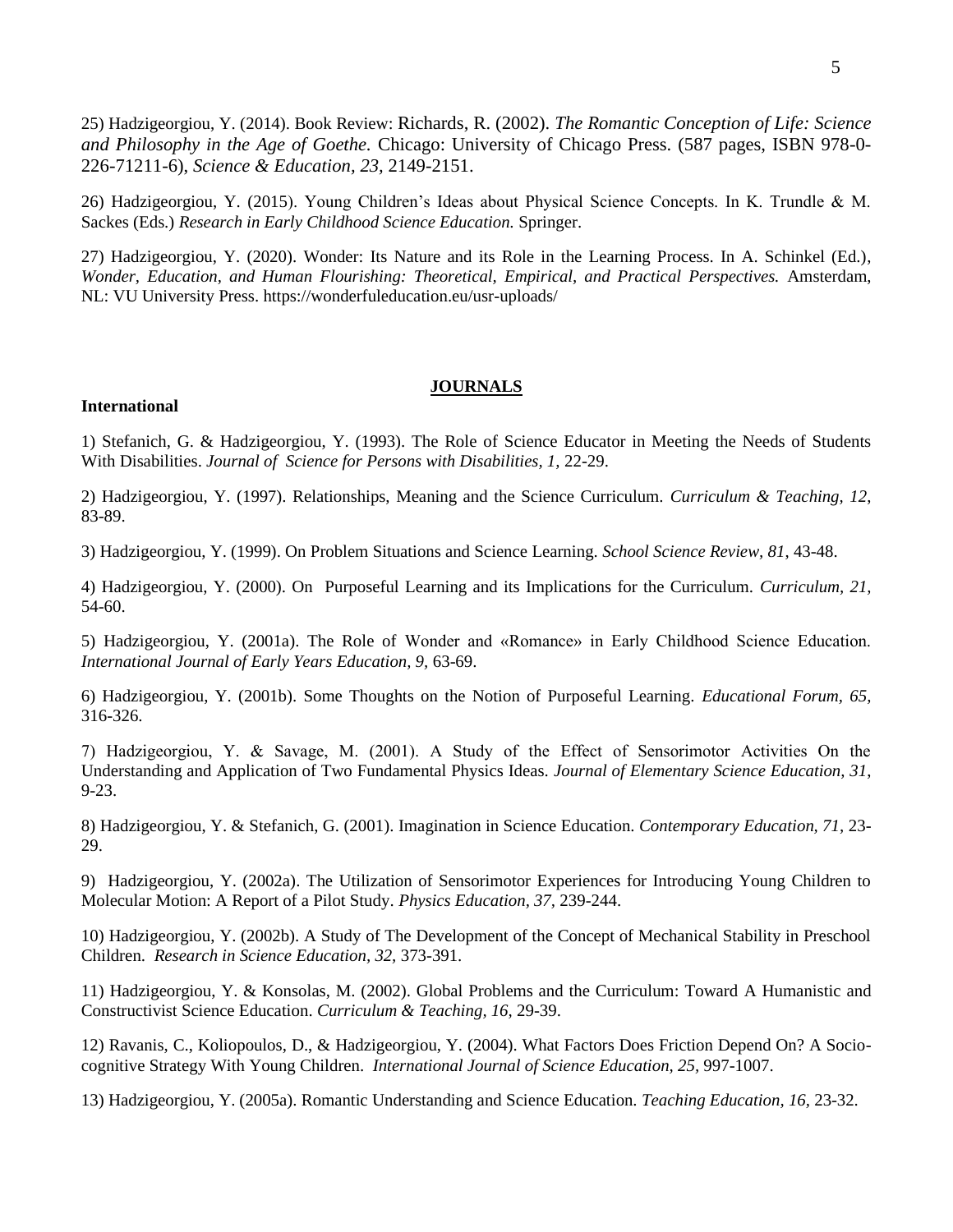14) Hadzigeorgiou, Y. (2005b). Science, Personal Relevance and Social Responsibility: Integrating the Liberal and the Humanistic Traditions of Science Education. *Educational Practice & Theory, 27,* 87-104.

15) Hadzigeorgiou, Y. (2005c). Reclaiming the Value of Liberal Education. *Educational Studies Journal, 2,* 12-25.

16) Hadzigeorgiou, Y. (2006). Humanizing the Teaching of Physics through Storytelling: The Case of Current Electricity. *Physics Education,* 41, 42-46.

17) Hadzigeorgiou, Y. & Fotinos , N. (2007). Imaginative Thinking and the Learning of Science. *Science Education Review,6,* 15-22.

18) Hadzigeorgiou, Y., et al. (2008). A Study of The Effect of Preschool Children's Participation in Sensorimotor Activities on Their Understanding of the Mechanical Equilibrium of a Balance Beam. *Research in Science Education, 39, 1,* 39-55.

19) Hadzigeorgiou, Y., & Stivaktakis, S. (2008). Encouraging Involvement with School Science. *Journal of Curriculum & Pedagogy, 5,* 138-162.

20) Hadzigeorgiou, Y., Kodakos T., Garganourakis, V. (2010). Using a Feature Film to Promote Scientific Enquiry. *Physics Education, 45,* 32-36.

21) Hadzigeorgiou, Y. & Garganourakis, V (2010). Using Nikola Tesla's Life and Experiments As Presented in the film "The Prestige" to Promote Scientific Inquiry. *Interchange, 41*, *4,* 363-378.

22) Hadzigeorgiou, Y., et al. (2011). Teaching about the importance of Trees. A Study with Young Children. *Environmental Education Research, 11,* 519-536

23) Hadzigeorgiou, Y. (2012). Fostering a Sense of Wonder in the Science Classroom. *Research in Science Education, 42,* 985-1005.

24) Hadzigeorgiou, Y., Klassen, S., & Froese-Klassen, C. (2012). Encouraging a "Romantic Understanding" of School Science: The Effect of the Nikola Tesla Story. *Science & Education, 21,* 1111-1138.

25) Hadzigeorgiou, Y. et al. (2012). Thinking about Creativity in Science Education. *Creative Education, 3,* 603- 611.

26) Hadzigeorgiou, Y., & Skoumios, M. (2013). The Development of Environmental Awareness Through School Science: Problems and Possibilities. *International Journal of Environmental & Science Education, 8,* 405-426.

27) Hadzigeorgiou, Y. & Schulz, R. (2014). Romanticism and Romantic Science: Their Contribution to Science Education. *Science & Education, 23,* 1963-2006.

28) Hadzigeorgiou, Y. (2015). A Critique of Science Education as Socio-political Action From the Perspective of Liberal Education. *Science & Education, 24,* 259-280.

29) Hadzigeorgiou, Y., Kabouropoulou, M, & Fokialis, P. (2015). Raising Environmental Awareness Through an Aesthetic Appreciation of Nature in School Science Education. *Creative Education,* 

30) Hadzigeorgiou, Y. (2017). How Relevant is R.S. Peters' Concept of Education to Science Education? *Interchange,48,* 1-18.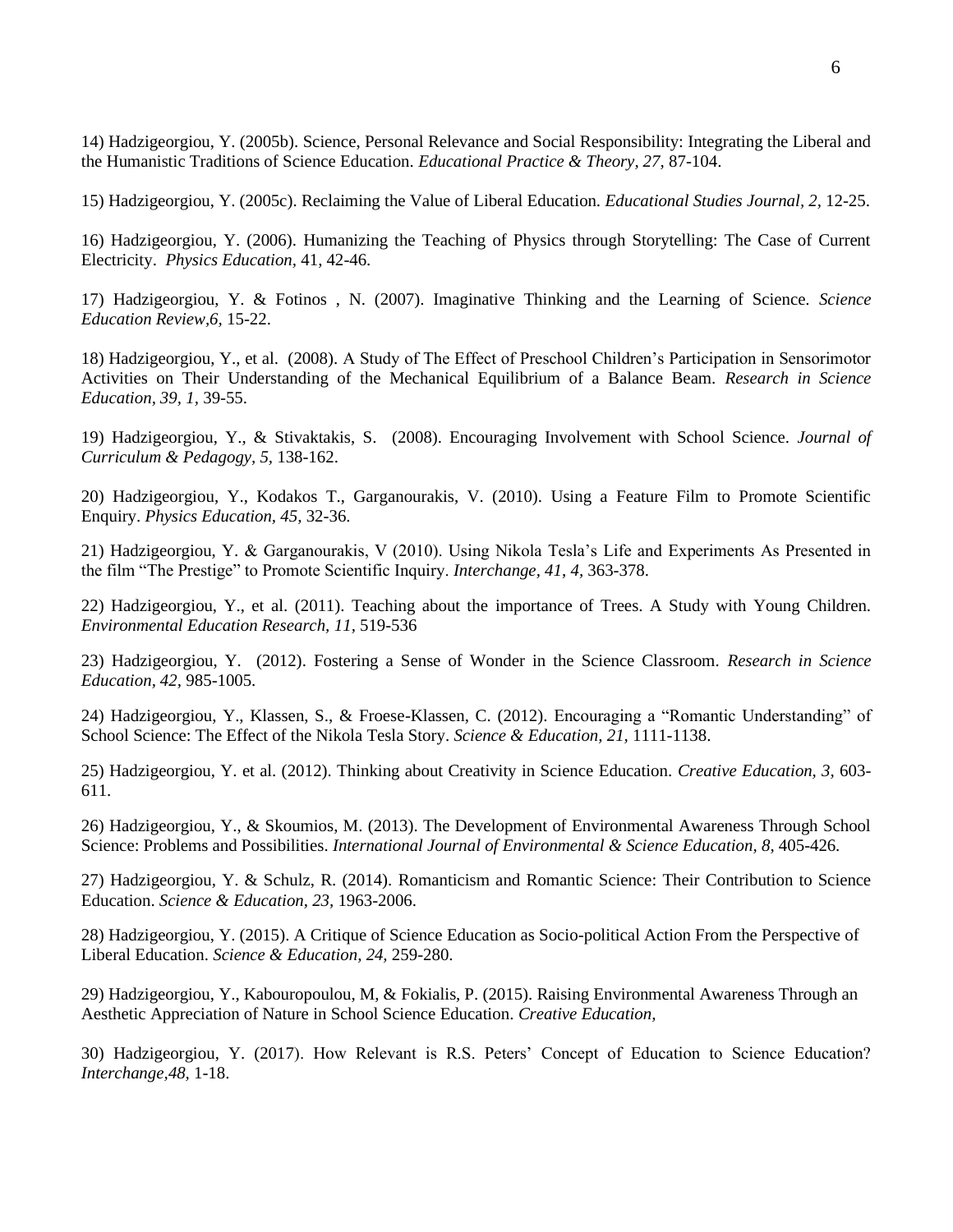31) Hadzigeorgiou, Y. (2017). R.S. Peters' Notion of Cognitive Perspective and Its Implications for Science Education. *Educational Theory & Philosophy.* DOI: 10.1080/00131857.2016.1273088.

32) Hadzigeorgiou Y., & Schulz, R. (2017). What Really Motivates Secondary School Students to Study Science? *Education Sciences, 7,* 84. doi.org/10.3390/educsci7040084

33) Hadzigeorgiou, Y. (2017). R.S. Peters' Notion of Cognitive Perspective and Its Implications for Science Education. *Educational Theory & Philosophy*. 49, 1016-1028. DOI: 10.1080/00131857.2016.1273088.

34) Hadzigeorgiou, Y., & Judson, G. (2017). Toward More Effective Storytelling for Raising Environmental Awareness in Young Students. Journal of Advances in Education Research, 2, 12-18. DOI: 10.22606/jaer.2017.21002

35) Hadzigeorgiou, Y. (2019). Reclaiming liberal education. Education Sciences, 9(4), 264; doi.org/10.3390/educsci9040264

36) Hadzigeorgiou, Y., & Schulz, R. (2019). Engaging Students in Science: The Potential Role of "Narrative Thinking" and "Romantic Understanding". Frontiers in Education 4, doi.org/10.3389/feduc.2019.00038.

### **National (in Greek)**

1) Hadzigeorgiou, Y. (1996). The Social Dimension of Knowledge and its Implications for Learning and Instruction. *Educational Community, 39,* 21-26.

2) Hadzigeorgiou, Y. (1997). Conceptual Representations, the Motion of the Human Body and Preschool Education. *Pedagogical Logos, 3,* 48-59.

3) Hadzigeorgiou, Y. (1999a). Experiences in the Physical Sciences: Rationale and Criteria of Their Selection. *Educational Community, 49,* 40-45.

4) Hadzigeorgiou, Y. (1999b). The Student's Needs and the Teacher's Role. *Open School,* 8-12.

5) Hadzigeorgiou, Y. & Κonsolas, E. (1999). The Role of Guidance in Preschool Education. *Ekpaideytika*, *51-52,* 160-167.

6) Hadzigeorgiou, Y. & Κonsolas, Ε. (2000). The Development of Autonomy as a Primary Aim in Early Childhood Education. *Contemporary Education, 110,* 90-96.

7) Hadzigeorgiou, Y. (2000). Narratives, Imagination and the Learning of Physics. *Ekpaideutika, 55-56,* 95-107.

8) Hadzigeorgiou, Y. & Lerias, G. (2001). Curriculum Development and Research: The Teacher's Role. *Contemporary Education, 116,* 27-33.

9) Hadzigeorgiou, Y. & Stefanich, G. (2001). "Air Enters the School Classroom": Science Activities in the kindergarten. *Contemporary Kindergarten, 21,* 46-50.

10) Hadzigeorgiou, Y. (2002a). On Educational Research: An Interview with John Smith, Professor of the University of Northern Iowa. *Ekpaideutika, 63-64,* 43-48.

11) Hadzigeorgiou, Y. (2002b). From Concepts to the Great Ideas in Physics. *Science Education: Theory and Practice, 3,* 9-14.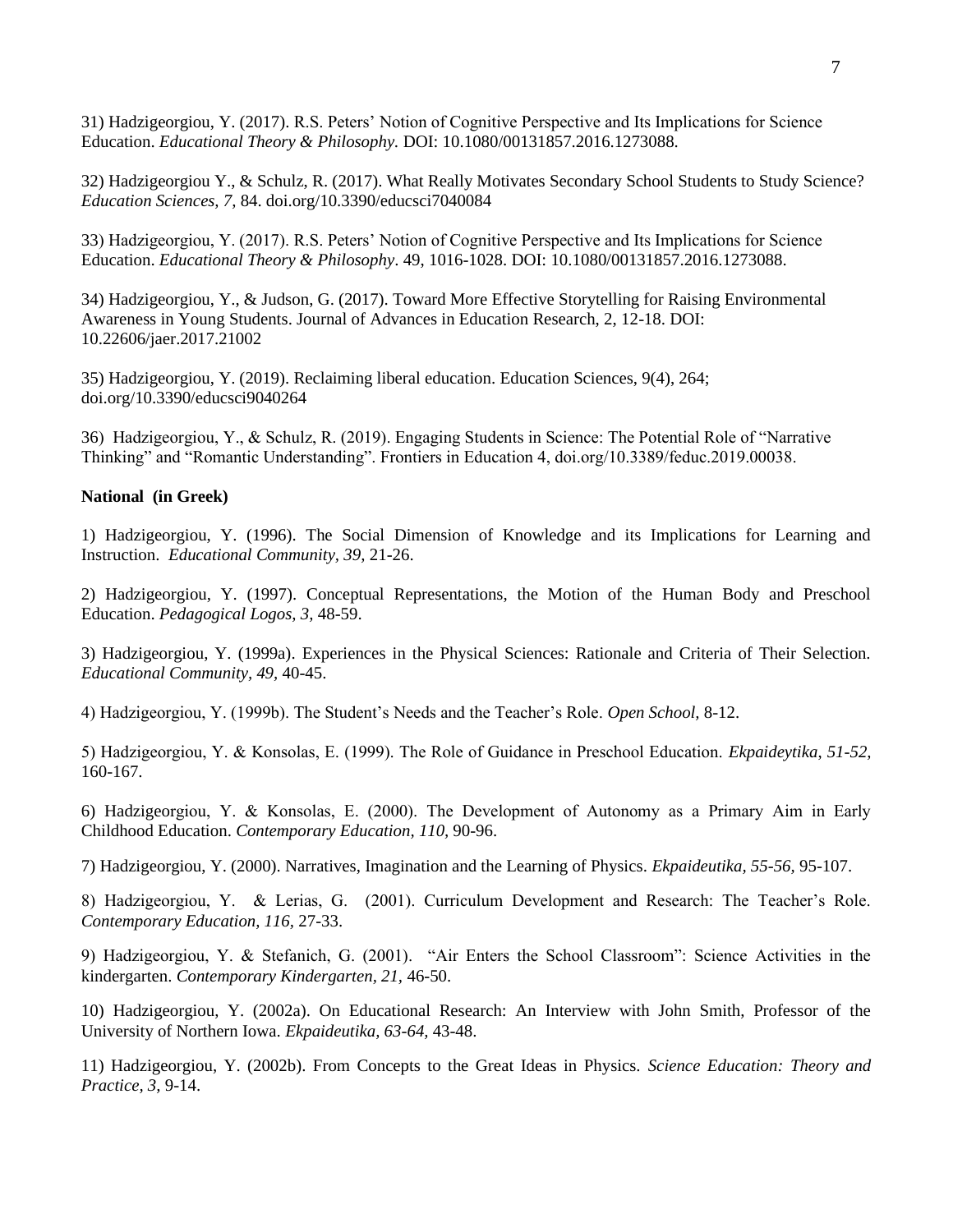12) Hadzigeorgiou, Y. & Fotinos, N. (2003).The Educator as a Researcher: A Significant Role from the Perspective of Critical Pedagogy. *Educational Sciences, 1,* 25-38*.*

13) Hadzigeorgiou, Y. (2003a). "Potatoes and Peanuts in Action": Floating and Sinking Activities in the Elementary School. *Science Education: Theory and Practice, 6,* 75-77.

14) Hadzigeorgiou, Y. (2003b). The Role of Early Childhood Science Education in Developing Inquiry Skills and Attitudes in Young Children. *Science Education: Theory and Practice, 7,* 19-21.

15) Hadzigeorgiou, Y. Ι. (2006). The Role of Early Childhood Education for the Development of Science Literacy. *Ekpaideutika, 79-80,* 27-35.

16) Hadzigeorgiou, Υ. (2011). Howard Gardner: His Work and Its Implications for Education. *Pedagogical Currents of the Aegean, 5,* 101-107.

17) Hadzigeorgiou, Y., & Prevezanou, B. (2012). Rethinking the Process of Education: The Implications of Kieran Egan's Recapitulation Theory for Curriculum and Teaching. *Sciences of Education,14,* 51-68.

#### *PRESENTATIONS*

1) *The Development of Mental Models Through Sensorimotor Experiences in Primary School Children. An Example from Science.* ΙΧth European Conference on Developmental Psychology. Spetses, 1-5 September, 1999.

2) *Action Knowledge, and Cognitive Perspective. Building the Foundations of Lifelong Learning* Annual Conference of the Greek Pedagogical Society. University of Thessaly, Volos, Νοvember 11-13, 1999.

3) *Curriculum and Action Research: The role of the Teacher.* Conference *organized by the Greek Center for educational Research and the University of the Aegean.* Rodos Pallace Hotel, Rhodes, Νοvember 5-7, 1999.

4) *Building the Foundations for the Construction of Scientific Knowledge at an Early Age: The Role of the Movement of Objects and of Narratives..* 1<sup>st</sup> Conference on Physical Science in early Childhood Education. University of Patras. December 10-12, 1999.

5) *Critical Thinking, Listening and the Curriculum*. 21st ILA Annual Conference. Virginia Beach, Virginia, March 8-10, 2000.

6) *Curriculum Evaluation Models and the Teacher's Role.* International Conference on Curriculum Design. University of Patras, May 19-21, 2000.

7) *Curricula for the New Millennium.* Professional Development Seminar on Education in the New Era: Needs, Problems and Prospects. Neapolis, Lakonia, June 2, 2000.

8) *Children's Literature and Science Education.* National Conference on Epistemology and Teaching. University of Ioannina. Μay 3-6, 2001.

9) *Physical Science in Early Childhood Science Education.* Regional Professional Development Seminar, Rhodes, Mediterranean Hotel, May 25, 2001.

10) *Narrative and Learning: Theoretical Foundations and Practical Ideas for Instruction.* Conference on Cultural Dimensions of Science and Mathematics Education. Rhodes, University of the Aegean, Οctober 5-6, 2001.

11) *Holistic Curriculum in Troubled Times.* Conference on the European Dimension in Education. University of the Aegean. November 30 – December 1, 2001.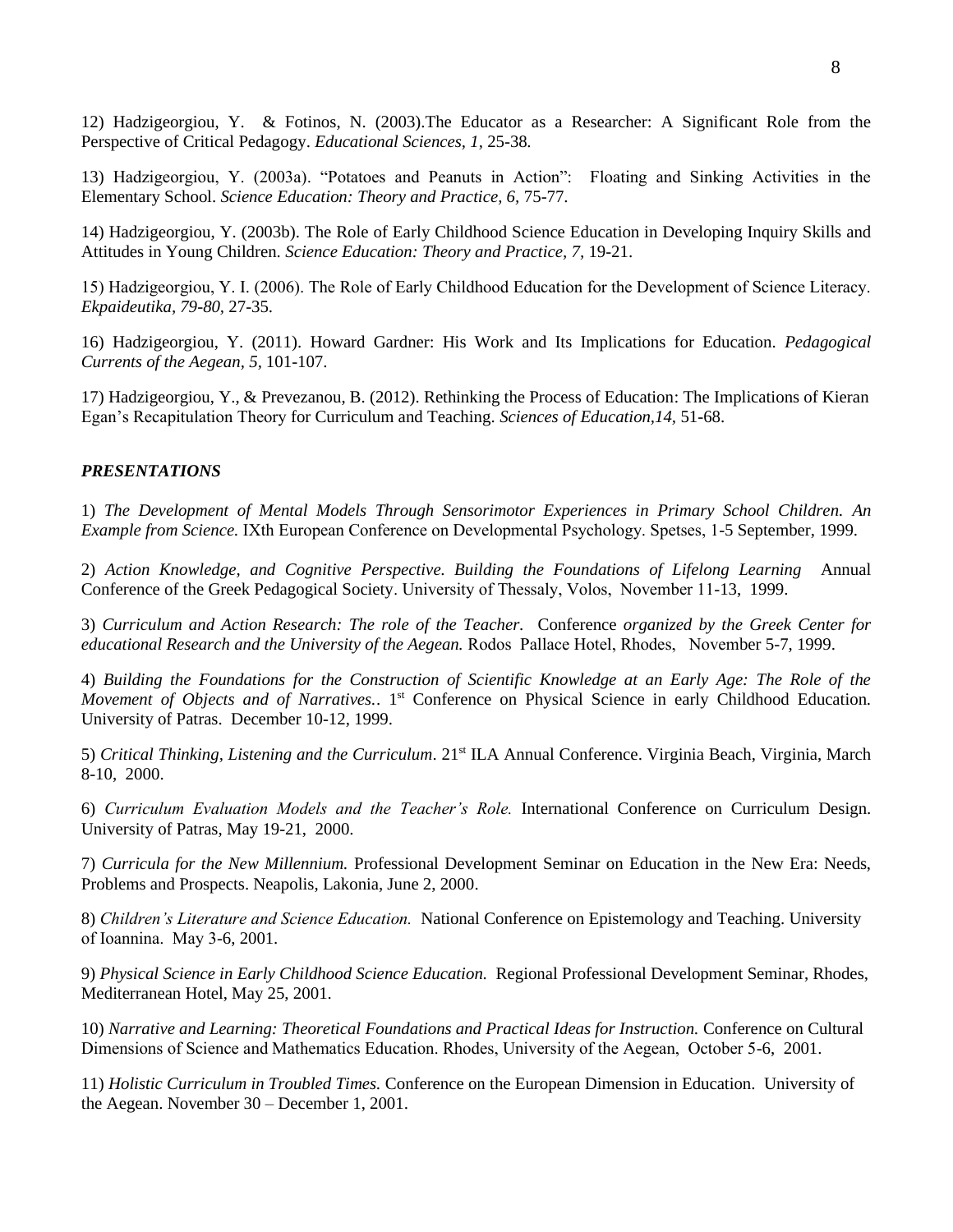12) The Development of Mental Models Through Sensori-motor Experiences. An Empirical Study. 2<sup>nd</sup> Conference on Physical Science in Early Childhood Education. University of Thessaloniki, December 14-16, 2001.

13) Approaching Science Education from a Holistic-Ecological Perspective. 1<sup>st</sup> National Conference on the Teaching of Science in the Information Society. Athens, University of Athens, Αpril 18-21, 2002.

15) From Information to Knowledge and from Knowledge to Wisdom. 3<sup>rd</sup> National Conference on Science Education. Rethymno, Crete, University of Crete, 9-11 Μay, 2002.

16) *Thinking About New Technologies: Problems and Prospects*. 3<sup>rd</sup> National Convention on Information Technologies and Education. University of the Aegean, Rhodes, September, 26-29, 2002

17) *Criteria for Analyzing Science Text-books..* 2<sup>nd</sup> National Conference on The Contribution of the History and Philosophy to Science Education. University of Athens, Ahens, May 8-11.

18) *From Information to Knowledge and the Implications for Curriculum and Instruction.* Professional Development Seminar, Maraslios School, Athens, Μay 8-10, 2003

19) *Curriculum Development from a Holistic Perspective.* National Conference on The Role of the Educator and the Curriculum. University of Patras, Rio, 9-11 May, 2003

20) *Curriculum: Problems and Prospects.* . National Conference on *The Role of the Educator and the Curriculum.* University of Patras, Rio, 9-11 May, 2003

21*) A Study of the Role of Iconic and Representations in the Development of the Concept of Matter*. 9th National Convention of the Greek Psychological Association. University of the Aegean, Rhodes, May 18-21, 2003.

22) *Greek Primary School Teachers' Preferences and Characteristics of Science Textbooks: Teachers' Dilemma of Selecting Effective Instructional Material.* (First Presenter Y. Exarhos). The 7<sup>th</sup> International Conference on Learning and Education Media: Has Past Passed? Textbooks and Educational Media for the 21<sup>st</sup> Century. Bratislava, September 24-27, 2003.

23) *The Role of Imagination in the Teaching and Learning of Science.* Regional Convention of Science and Language Arts Teachers. The University of the Aegean, Rhodes, 31 October – 2 November, 2003.

24) *Building the Foundations of Scientific Literacy.* Professional Development Seminar, Mediterranean Hotel, Rhodes, 8 December, 2003.

25) *Classroom Discourse and the Learning of Science: A Report of a Pilot Study.* 25th ILA Annual Convention, Fort Myers, Florida, April 14-18, 2004.

26) *Developmentally Appropriate Science Activities for the Early Grades.* National Conference on Inderdisciplinarity and the Curriculum. University of Crete, Rethymno, May 15-16, 2004.

27) *The Role of Imagination in Science Education*. 2<sup>nd</sup> International Conference on Imagination and Education. Simon Fraser University, Vancouver, Canada, July 14-17, 2004.

28) *Toward a Functional Conception of Scientific Literacy*. 4<sup>th</sup> National Conference on Science Education. University of Athens, November 26-28, 2004.

29) *Teaching and Learning in the Information Society*. (First Presenter Y. Exarhos) University of Athens, November 26-28, 2004.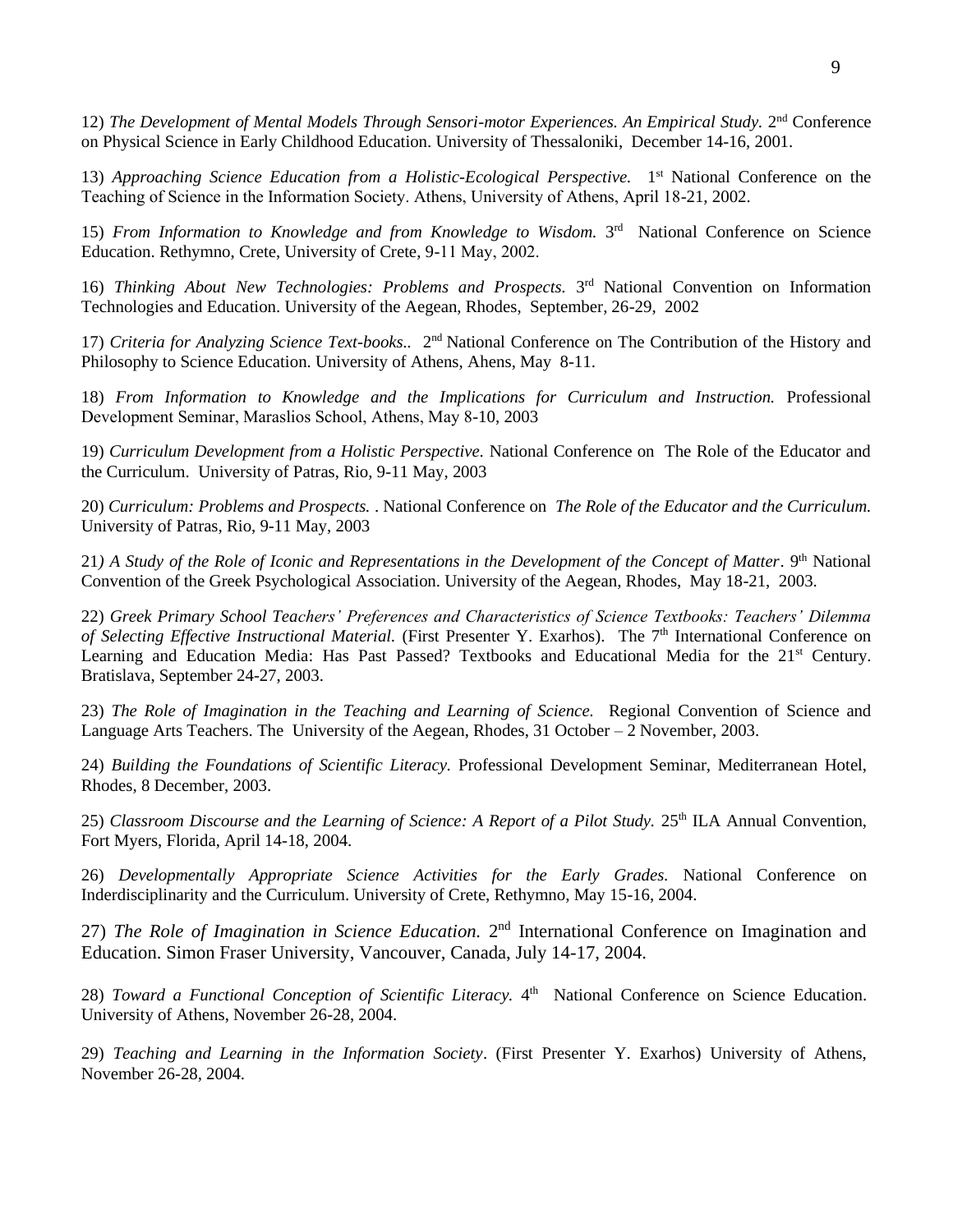30) *Imagination in Physics Education*. 3<sup>rd</sup> International Conference on Imagination and Education. Simon Fraser University, Vancouver, Canada, July 11-14, 2005.

31) *Contemporary Reality and the Need for Curriculum Reform.* National Conference on Educational Policy in Greece: Past-Present-Future. University of Macedonia, October 6-7, 2005.

32) *Evaluation for Empowerment.* 4 th National Convention of Ο.Μ.Ε.P on Evaluation in Education: Pedagogical and Teaching Dimension. University of Thessaly, Volos, October 14-16, 2005.

33) Exploring the Possibilities of Developing Romantic Understanding Through Storytelling. 1<sup>st</sup> International Conference on Teaching and Learning Science Through Storytelling. University of Munich, July 4-7, 2006.

34) Ironic Understanding in Science Education. 4<sup>th</sup> International Conference on Imagination and Education. Simon Fraser University, Vancouver, Canada, July 12-16, 2006.

35) *The Development of Romantic Understanding in the Context of School Science.* Imaginative Education Presentation (in the context of IERG collaborations), University of Barcelona, Barcelona, Spain, April 24-27, 2007.

36) Wonder: Why Is It Important and How Can It Be Evoked in the Science Classroom? 5<sup>th</sup> International Conference on Imagination and Education. Simon Fraser University, Vancouver, Canada, July 14-17, 2007.

37) *The School Principal as a Curriculum Leader*: 1<sup>st</sup> National Conference on Educational Planning and Development. University of the Aegean, Rhodes, May 2008

38) Imaginative Education Workshop 2<sup>nd</sup> Summer Institute on Imaginative Education, Delta Vancouver Airport Hotel, Vancouver, Canada, July 7-11, 2008.

39) *Reclaiming the Value of Wonder in Science Education*, 2nd Summer Institute on Imaginative Education, Delta Vancouver Airport Hotel, Vancouver, Canada, July 7-11, 2008.

40) *Using Nikola Tesla's story and the experiments, as presented in the film "The Prestige", to promote scientific*  inquiry. 2<sup>nd</sup> International Conference on Teaching and Learning Science Through Storytelling. Deutsches Museum, Munich, July 14-18, 2008.

41) *Changing Our Conception of Learning*. 2<sup>nd</sup> National Conference on Educational Planning and Development. University of the Aegean, Rhodes, May 17-19, 2009/

42) The Role of Communication in the Process of Curriculum Evaluation. 3<sup>rd</sup> National Conference on Educational Planning and Development. University of the Aegean, Rhodes, June 4-6, 2010.

43) *Crisis in Education and Curriculum Paradigms*. 4<sup>th</sup> National Conference on Educational Planning and Development. University of the Aegean, Rhodes, May 17-19, 2011.

44) *Integrating Science, Art, and Economics*. 2<sup>nd</sup> InSEA Conference (International Conference for Art in Education), Budapest, June 27-July 2, 2011.

45) The Development of Romantic Understanding in Young Children. 2<sup>nd</sup> International Conference (Innovations in the Teaching of Science), University of Modena and Reggio, Reggio Emilia, Italy, November 31- December 2, 2012.

46) "Romantic Science": Its Essence and Possible Contribution to Science Education Today. 12<sup>th</sup> IHPST Biennial Conference, Pittsburgh, June 20-22, 2013.